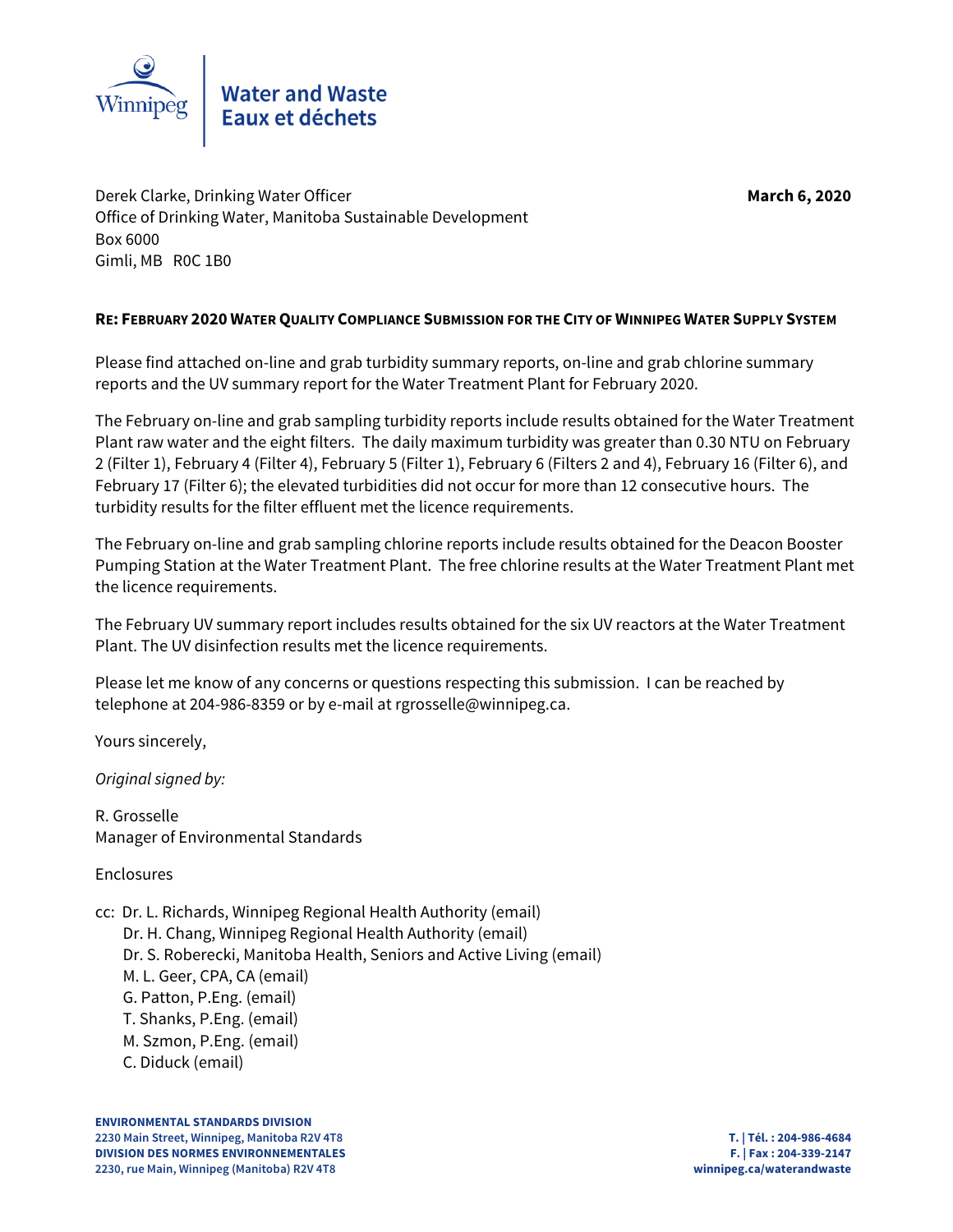

## **CITY OF WINNIPEG**WATER AND WASTE DEPARTMENT

## WATER SERVICES WATER TREATMENT PLANT TURBIDITY ON-LINE MONITORING REPORT

|                                   |      |                                   |      |                                  |      |                                 |           |                                  |      |                                   |      |                                |      |                                  |      | February 2020 Turbidity (NTU)                                                                                                                                                                     |            |
|-----------------------------------|------|-----------------------------------|------|----------------------------------|------|---------------------------------|-----------|----------------------------------|------|-----------------------------------|------|--------------------------------|------|----------------------------------|------|---------------------------------------------------------------------------------------------------------------------------------------------------------------------------------------------------|------------|
| Filter #8                         |      | Filter #7                         |      | Filter #6                        |      | Filter #5                       |           | Filter #4                        |      | Filter #3                         |      | Filter #2                      |      | Filter #1                        |      | Raw                                                                                                                                                                                               |            |
| Max                               | Avg  | Max                               | Avg  | Max                              | Avg  | Max                             | Avg       | Max                              | Avg  | Max                               | Avg  | Max                            | Avg  | Max                              | Avg  | Avg                                                                                                                                                                                               | Date       |
| 0.17                              | 0.02 | 0.07                              | 0.04 | 0.08                             | 0.05 | 0.06                            | 0.02      | 0.09                             | 0.04 | 0.09                              | 0.04 | 0.15                           | 0.06 | 0.18                             | 0.07 | 0.39                                                                                                                                                                                              | 1/02/2020  |
| 0.08                              | 0.02 | 0.07                              | 0.03 | 0.13                             | 0.05 | 0.04                            | 0.01      | 0.12                             | 0.07 | 0.15                              | 0.06 | 0.15                           | 0.10 | 0.33                             | 0.10 | 0.39                                                                                                                                                                                              | 2/02/2020  |
| 0.09                              | 0.02 | 0.07                              | 0.03 | 0.23                             | 0.05 | 0.08                            | 0.04      | 0.14                             | 0.07 | 0.11                              | 0.08 | 0.19                           | 0.12 | 0.24                             | 0.12 | 0.39                                                                                                                                                                                              | 3/02/2020  |
| 0.08                              | 0.03 | 0.07                              | 0.03 | 0.21                             | 0.05 | 0.09                            | 0.03      | 0.33                             | 0.09 | 0.16                              | 0.09 | 0.27                           | 0.12 | 0.28                             | 0.14 | 0.38                                                                                                                                                                                              | 4/02/2020  |
| 0.07                              | 0.03 | 0.06                              | 0.04 | 0.08                             | 0.04 | 0.08                            | 0.01      | 0.29                             | 0.09 | 0.16                              | 0.04 | 0.27                           | 0.09 | 0.42                             | 0.07 | 0.39                                                                                                                                                                                              | 5/02/2020  |
| 0.04                              | 0.01 | 0.07                              | 0.01 | 0.21                             | 0.04 | 0.04                            | 0.00      | 0.37                             | 0.09 | 0.18                              | 0.03 | 0.41                           | 0.04 | 0.23                             | 0.04 | 0.39                                                                                                                                                                                              | 6/02/2020  |
| 0.04                              | 0.00 | 0.01                              | 0.00 | 0.13                             | 0.02 | 0.02                            | 0.00      | 0.15                             | 0.07 | 0.04                              | 0.00 | 0.06                           | 0.00 | 0.09                             | 0.03 | 0.38                                                                                                                                                                                              | 7/02/2020  |
| 0.03                              | 0.00 | 0.01                              | 0.00 | 0.15                             | 0.02 | 0.01                            | 0.00      | 0.10                             | 0.04 | 0.01                              | 0.00 | 0.05                           | 0.00 | 0.06                             | 0.01 | 0.39                                                                                                                                                                                              | 8/02/2020  |
| 0.02                              | 0.01 | 0.01                              | 0.00 | 0.11                             | 0.02 | 0.02                            | 0.00      | 0.09                             | 0.04 | 0.03                              | 0.00 | 0.03                           | 0.00 | 0.03                             | 0.01 | 0.38                                                                                                                                                                                              | 9/02/2020  |
| 0.04                              | 0.00 | 0.01                              | 0.01 | 0.05                             | 0.02 | 0.02                            | 0.00      | 0.11                             | 0.04 | 0.03                              | 0.01 | 0.02                           | 0.00 | 0.06                             | 0.02 | 0.39                                                                                                                                                                                              | 10/02/2020 |
| 0.16                              | 0.00 | 0.01                              | 0.00 | 0.11                             | 0.02 | 0.03                            | 0.00      | 0.09                             | 0.04 | 0.05                              | 0.01 | 0.03                           | 0.00 | 0.06                             | 0.02 | 0.37                                                                                                                                                                                              | 11/02/2020 |
| 0.12                              | 0.01 | 0.01                              | 0.00 | 0.23                             | 0.02 | 0.14                            | 0.01      | 0.26                             | 0.06 | 0.18                              | 0.03 | 0.21                           | 0.02 | 0.13                             | 0.02 | 0.38                                                                                                                                                                                              | 12/02/2020 |
| 0.02                              | 0.01 | 0.01                              | 0.01 | 0.06                             | 0.02 | OL                              | OL        | 0.09                             | 0.04 | 0.05                              | 0.01 | 0.03                           | 0.00 | 0.03                             | 0.01 | 0.38                                                                                                                                                                                              | 13/02/2020 |
| 0.04                              | 0.01 | 0.01                              | 0.01 | 0.07                             | 0.02 | OL                              | <b>OL</b> | 0.10                             | 0.05 | 0.05                              | 0.02 | 0.12                           | 0.00 | 0.06                             | 0.02 | 0.38                                                                                                                                                                                              | 14/02/2020 |
| 0.04                              | 0.01 | 0.01                              | 0.01 | 0.05                             | 0.03 | OL                              | <b>OL</b> | 0.12                             | 0.05 | 0.06                              | 0.02 | 0.06                           | 0.00 | 0.06                             | 0.02 | 0.38                                                                                                                                                                                              | 15/02/2020 |
| 0.05                              | 0.01 | 0.08                              | 0.01 | 0.31                             | 0.04 | <b>OL</b>                       | <b>OL</b> | 0.17                             | 0.05 | 0.14                              | 0.03 | 0.16                           | 0.01 | 0.13                             | 0.03 | 0.38                                                                                                                                                                                              | 16/02/2020 |
| 0.04                              | 0.01 | 0.19                              | 0.01 | 0.34                             | 0.02 | OL                              | OL        | 0.11                             | 0.04 | 0.05                              | 0.03 | 0.06                           | 0.01 | 0.07                             | 0.02 | 0.37                                                                                                                                                                                              | 17/02/2020 |
| 0.02                              | 0.01 | 0.01                              | 0.01 | 0.06                             | 0.02 | <b>OL</b>                       | <b>OL</b> | 0.11                             | 0.04 | 0.06                              | 0.03 | 0.04                           | 0.00 | 0.07                             | 0.01 | 0.37                                                                                                                                                                                              | 18/02/2020 |
| 0.04                              | 0.01 | 0.01                              | 0.01 | 0.07                             | 0.03 | OL                              | OL        | 0.10                             | 0.04 | 0.06                              | 0.03 | 0.04                           | 0.00 | 0.04                             | 0.02 | 0.37                                                                                                                                                                                              | 19/02/2020 |
| 0.04                              | 0.01 | 0.01                              | 0.01 | 0.04                             | 0.02 | 0.05                            | 0.00      | 0.09                             | 0.03 | 0.05                              | 0.02 | 0.02                           | 0.00 | 0.06                             | 0.02 | 0.37                                                                                                                                                                                              | 20/02/2020 |
| 0.07                              | 0.01 | 0.08                              | 0.04 | 0.05                             | 0.02 | 0.02                            | 0.00      | 0.08                             | 0.05 | 0.05                              | 0.03 | 0.05                           | 0.00 | 0.07                             | 0.02 | 0.37                                                                                                                                                                                              | 21/02/2020 |
| 0.06                              | 0.02 | 0.09                              | 0.05 | 0.05                             | 0.02 | 0.02                            | 0.00      | 0.11                             | 0.04 | 0.07                              | 0.04 | 0.04                           | 0.01 | 0.03                             | 0.01 | 0.38                                                                                                                                                                                              | 22/02/2020 |
| 0.07                              | 0.02 | 0.08                              | 0.06 | 0.05                             | 0.02 | 0.02                            | 0.00      | 0.10                             | 0.04 | 0.07                              | 0.03 | 0.01                           | 0.00 | 0.07                             | 0.02 | 0.39                                                                                                                                                                                              | 23/02/2020 |
| 0.08                              | 0.02 | 0.10                              | 0.06 | 0.05                             | 0.03 | 0.03                            | 0.00      | 0.08                             | 0.04 | 0.07                              | 0.03 | 0.03                           | 0.00 | 0.06                             | 0.01 | 0.37                                                                                                                                                                                              | 24/02/2020 |
| 0.08                              | 0.02 | 0.11                              | 0.05 | 0.07                             | 0.03 | 0.01                            | 0.00      | 0.10                             | 0.05 | 0.06                              | 0.05 | 0.04                           | 0.00 | 0.05                             | 0.01 | 0.38                                                                                                                                                                                              | 25/02/2020 |
| 0.06                              | 0.03 | 0.08                              | 0.05 | 0.06                             | 0.02 | 0.04                            | 0.00      | 0.09                             | 0.03 | 0.07                              | 0.04 | 0.03                           | 0.00 | 0.02                             | 0.01 | 0.38                                                                                                                                                                                              | 26/02/2020 |
| 0.08                              | 0.01 | 0.15                              | 0.05 | 0.08                             | 0.02 | 0.06                            | 0.00      | 0.09                             | 0.03 | 0.11                              | 0.03 | 0.04                           | 0.00 | 0.09                             | 0.01 | 0.57                                                                                                                                                                                              | 27/02/2020 |
| 0.05                              | 0.03 | 0.11                              | 0.05 | 0.07                             | 0.02 | 0.01                            | 0.00      | 0.09                             | 0.04 | 0.09                              | 0.06 | 0.03                           | 0.00 | 0.02                             | 0.01 | 0.36                                                                                                                                                                                              | 28/02/2020 |
| 0.08                              | 0.03 | 0.10                              | 0.08 | 0.05                             | 0.02 | 0.03                            | 0.00      | 0.10                             | 0.03 | 0.10                              | 0.05 | 0.02                           | 0.00 | 0.05                             | 0.01 | 0.37                                                                                                                                                                                              | 29/02/2020 |
| 13750<br>0.3<br>13750<br>100.000% |      | 12572<br>0.3<br>12572<br>100.000% |      | 13263<br>0.3<br>13261<br>99.985% |      | 3486<br>0.3<br>3486<br>100.000% |           | 12753<br>0.3<br>12744<br>99.929% |      | 10570<br>0.3<br>10570<br>100.000% |      | 6708<br>0.3<br>6706<br>99.970% |      | 11156<br>0.3<br>11151<br>99.955% |      | Total Number of Measurements Taken, A:<br>Turbidity Standard for Monitoring Location (NTU):<br>Number of Measurements Meeting Standard, B:<br>Compliance with Turbidity Standard, C = B/A X 100%: |            |

Off Line - OL

File Path: N:\Water Treatment Branch\Administration\Reports\Regulatory Submissions\Turbidity\2020\02-February

**Submitted By (Print): Signature:** D. Merredew

Signature: \_ Original signed by D. Merredew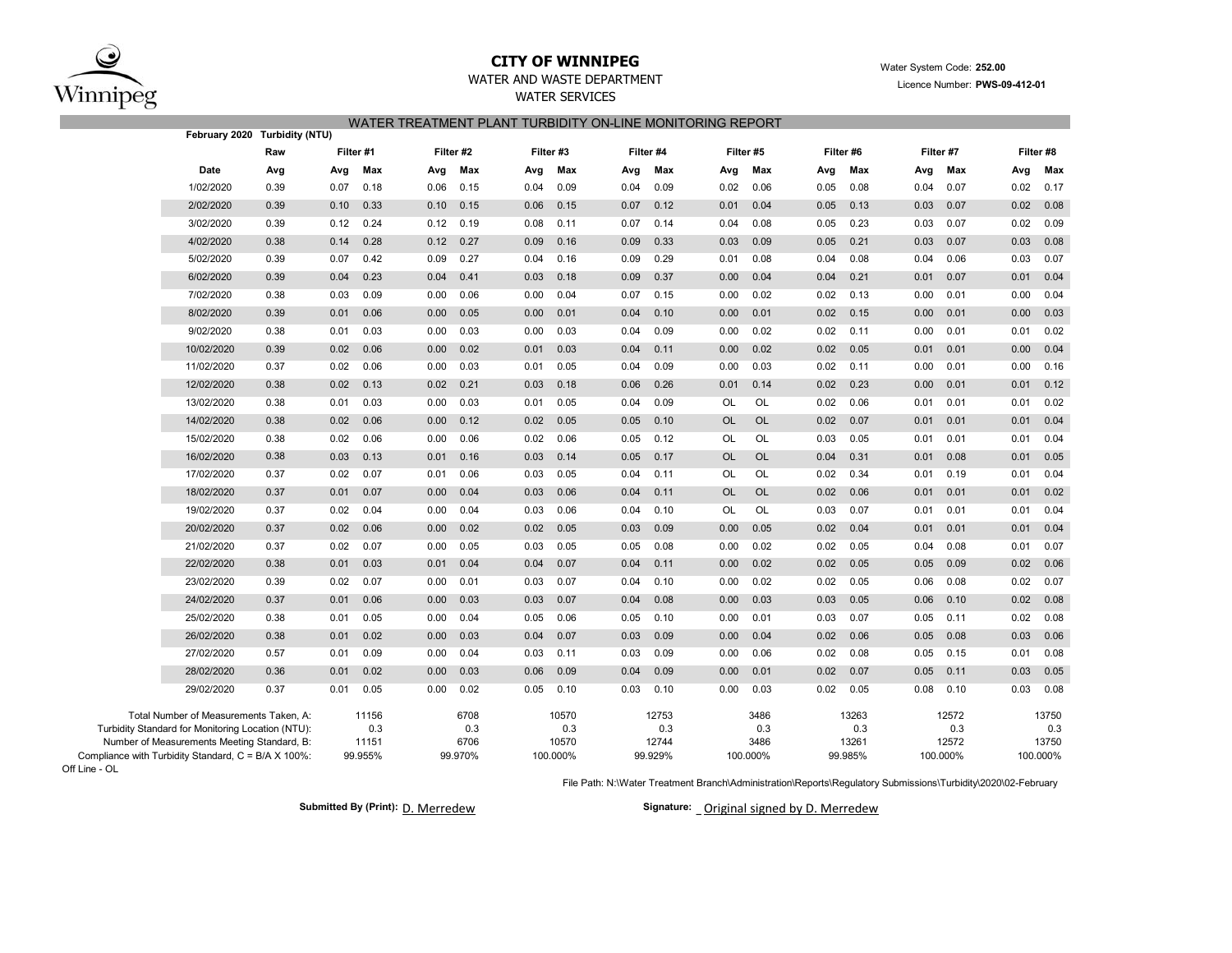

### CITY OF WINNIPEGWATER AND WASTE DEPARTMENTENVIRONMENTAL STANDARDS DIVISION

### Grab |Analyser| Grab |Analyser| Grab |Analyser| Grab |Analyser| Grab |Analyser| Grab |Grab |Analyser| Grab |Analyser| Grab |Analyser NA NA NA NA NA NA NA NA NA NA NA NA NA NA NA NA NA NANA NA NA NA NA NA NA NA NA NA NA NA NA NA NA NA NA NA0.41 0.37 0.16 0.20 0.10 0.15 0.14 0.099 | 0.13 | 0.10 | 0.09 | 0.03 | OL | OL | OL | OL | 0.07 | 0.02 0.40 | 0.37 | 0.24 | 0.25 | 0.11 | 0.16 | 0.08 | 0.10 0 | 0.13 | 0.12 | 0.09 | 0.04 | OL | OL | OL | OL | 0.10 | 0.02 0.43 | 0.37 | 0.11 | 0.04 | OL | OL | 0.12 | 0.13 | 0.23 3 0.15 OL OL 0.08 0.06 0.07 0.03 0.12 0.03 0.42 | 0.40 | 0.14 | 0.06 | 0.22 | 0.10 | OL | OL | 0.16 6 | 0.11 | 0.07 | 0.00 | 0.10 | 0.04 | 0.10 | 0.00 | OL | OL 0.42 0.39 OL OL OL 0.10 0.01 0.09 0.01 0.10 0 0.06 0.07 0.00 0.12 0.04 0.09 0.00 OL OL NA NA NA NA NA NA NA NA NA NA NA NA NA NA NA NA NA NA**NA** NA NA NA NA NA NA NA NA NA NA NA NA NA NA NA NA NA NA**NA** 0.44 0.37 0.11 0.03 0.09 0.01 0.11 0.033 | OL | OL | OL | OL | 0.07 | 0.03 | 0.08 | 0.00 | 0.07 | 0.00 0.44 | 0.36 | 0.14 | 0.06 | 0.09 | 0.00 | 0.08 | 0.02 | 0.10 | 0.05 | 0.10 | 0.00 | 0.13 | 0.03 | 0.08 | 0.00 | OL | OL  $OL$ 0.43 | 0.36 | 0.11 | 0.05 | 0.12 | 0.03 | 0.10 | 0.04 | 0.12 | 0.07 | 0.09 | 0.02 | 0.10 | 0.05 | OL | OL | 0.09 | 0.00 0.46 0.37 0.10 0.02 0L OL 0L 0.07 0.02 0.11 1 0.06 OL OL 0.09 0.03 0.07 0.00 0.07 0.00 0.42 0.37 0.08 0.02 0.07 0.00 OL OL 0L 0.08 8 0.05 OL OL 0.07 0.03 0.08 0.00 0.08 0.00 NA INA INA INA INA INA INA INA INA IOL OL IOL INA INA INA INA INA INA NA INA INA INA INA INA INA INA INA IOL OL IOL INA INA INA INA INA INA NA INA INA INA INA INA INA INA INA IOL IOL INA INA INA INA INA INA 0.43 0.35 0.09 0.02 0.09 0.00 0.08 0.03 3 | 0.09 | 0.06 | OL | OL | OL | OL | 0.06 | 0.00 | 0.06 | 0.00 0.42 0.36 0.08 0.03 0.07 0.01 0.08 0.04 4 | OL | OL | OL | OL | 0.06 | 0.03 | 0.07 | 0.00 | 0.07 | 0.00 0.42 | 0.34 | 0.08 | 0.03 | 0.07 | 0.00 | 0.08 | 0.02 | 0.07 | 0.04 | 0.10 | 0.02 | 0.08 | 0.03 | 0.09 | 0.00 | OL | OL  $_{\mathsf{OL}}$ 0.42 0.35 OL OL 0.10 0.02 0.07 0.04 0.08 8 | 0.06 | 0.06 | 0.00 | 0.08 | 0.03 | OL | OL | 0.06 | 0.00 NA NA NA NA NA NA NA NA NA NA 0.07 0.00 NA NA NA NA NA NA $\sf NA$ NA NA NA NA NA NA NA NA NA NA NA NA NA NA NA NA NA NA0.42 I 0.35 I OL I OL I 0.08 I 0.00 I 0.06 I 0.04 I 0.08 8 | 0.06 | 0.08 | 0.00 | 0.09 | 0.03 | 0.11 | 0.07 | OL | OL 0.43 0.39 0.09 0.03 OL OL 0.08 0.06 0.11 1 0.08 0.09 0.01 0.13 0.07 0L OL 0.09 0.04 0.43 0.36 0.07 0.02 0.06 0.00 0.07 0.077 | OL | OL | 0.08 | 0.01 | OL | OL | 0.07 | 0.07 | 0.07 | 0.03 0.42 0.37 OL OL OL 0.07 0.00 0.06 0.06 0.07 7 | 0.05 | 0.06 | 0.00 | 0.08 | 0.04 | 0.09 | 0.08 | OL | OL 0.42 0.34 0.06 0.02 OL OL OL 0.07 0.07 0.10 0 0.06 0.07 0.00 OL OL 0.07 0.06 0.07 0.02 NA NA NA NA NA NA NA NA NA NA NA NA NA NA NA NA NA NA**Total number of measurements taken, A:** 15 15 17 16 14 14 14 13 **Turbidity Standard for Monitoring Location (NTU):** | 0.30 | 0.30 | 0.30 | 0.30 | 0.30 | 0.30 | 0.30 | 0.30 | 0.30 **Number of measurements meeting standard, B:** <sup>15</sup> <sup>15</sup> <sup>17</sup> 16 <sup>14</sup> <sup>14</sup> <sup>14</sup> 13 **Compliance with Turbidity Standard, C= B/A X 100%:** 100% 100% 100% 100% 100% 100% 100% 100% 01-Feb-2020**WATER TREATMENT PLANT TURBIDITY GRAB MONITORING REPORT Water System Code: 252.00 Turbidity (NTU) Licence No. PWS-09-412-01DateRaw Water Filter 1 Filter 2 Filter 3 Filter 4 Filter 5 Filter 6 Filter 7 Filter 8**13-Feb-202002-Feb-202003-Feb-202004-Feb-202005-Feb-2020 06-Feb-2020 07-Feb-2020 08-Feb-202009-Feb-202010-Feb-202011-Feb-202012-Feb-202025-Feb-202014-Feb-202015-Feb-202016-Feb-2020 17-Feb-2020 18-Feb-2020 19-Feb-2020 20-Feb-2020 21-Feb-202022-Feb-2020 23-Feb-202024-Feb-202026-Feb-202027-Feb-202028-Feb-2020 29-Feb-2020

NS: No Sample NA: Not Analyzed OL: Off-Line NR: No Result IM: Instrument Maintenance

### **Comments:**

Filter 5 was offline for unscheduled maintenance from February 12 at 23:30 to February 20 at 14:00.

 **Report Compiled By: A. Gordon**

> **Authorized in Sample Manager By: B. Bradford**

**6-Mar-20**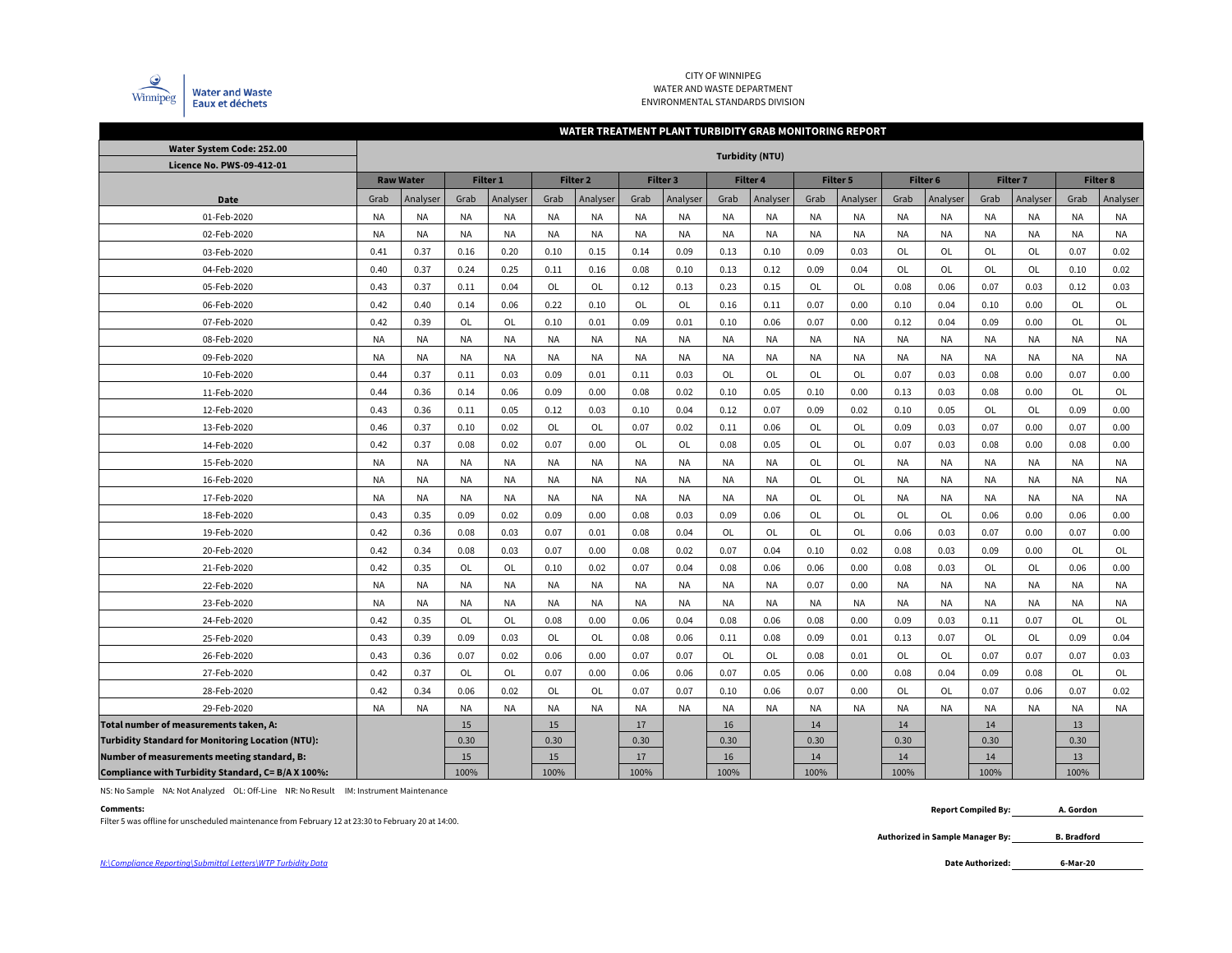

**City Of Winnipeg**

Water and Waste Department Water Services

WATER TREATMENT PLANT FREE CHLORINE ON-LINE MONITORING REPORT

Deacon Booster Pumping Station

| Water System Code:     |
|------------------------|
| Licence Number:        |
| <b>Report Created:</b> |

Water System Code: **252.00** Licence Number: **PWS-09-412-01**

01 March 2020 **Report Period: February 2020** 

|                                             |                                  | <b>BRANCH1</b><br>[mg/L] |                 | <b>BRANCH 2</b><br>[mg/L] |                 |  |  |
|---------------------------------------------|----------------------------------|--------------------------|-----------------|---------------------------|-----------------|--|--|
|                                             | Date                             | Average                  | Minimum         | Average                   | Minimum         |  |  |
|                                             | 01/02/2020                       | 1.22                     | 1.13            | 1.19                      | 1.15            |  |  |
|                                             | 02/02/2020                       | 1.26                     | 1.15            | 1.25                      | 1.18            |  |  |
|                                             | 03/02/2020                       | 1.26                     | 1.20            | 1.29                      | 1.23            |  |  |
|                                             | 04/02/2020                       | 1.27                     | 1.15            | 1.27                      | 1.22            |  |  |
|                                             | 05/02/2020                       | 1.34                     | 1.21            | 1.33                      | 1.22            |  |  |
|                                             | 06/02/2020                       | 1.27                     | 1.20            | 1.40                      | 1.30            |  |  |
|                                             | 07/02/2020                       | 1.21                     | 1.09            | 1.30                      | 1.22            |  |  |
|                                             | 08/02/2020                       | 1.23                     | 1.10            | 1.32                      | 1.16            |  |  |
|                                             | 09/02/2020                       | 1.23                     | 1.12            | 1.29                      | 1.18            |  |  |
|                                             | 10/02/2020                       | 1.27                     | 1.18            | 1.30                      | 1.25            |  |  |
|                                             | 11/02/2020                       | 1.22                     | 1.13            | 1.26                      | 1.18            |  |  |
|                                             | 12/02/2020                       | 1.30                     | 1.14            | 1.32                      | 0.98            |  |  |
|                                             | 13/02/2020                       | 1.29                     | 1.16            | 1.29                      | 1.25            |  |  |
|                                             | 14/02/2020                       | 1.32                     | 1.20            | 1.33                      | 1.27            |  |  |
|                                             | 15/02/2020                       | 1.40                     | 1.28            | 1.36                      | 1.29            |  |  |
|                                             | 16/02/2020                       | 1.35                     | 1.24            | 1.30                      | 1.24            |  |  |
|                                             | 17/02/2020                       | 1.27                     | 1.13            | 1.22                      | 1.10            |  |  |
|                                             | 18/02/2020                       | 1.23                     | 1.12            | 1.20                      | 1.14            |  |  |
|                                             | 19/02/2020                       | 1.27                     | 1.18            | 1.26                      | 1.22            |  |  |
|                                             | 20/02/2020                       | 1.28                     | 1.19            | 1.28                      | 1.25            |  |  |
|                                             | 21/02/2020                       | 1.33                     | 1.26            | 1.35                      | 1.30            |  |  |
|                                             | 22/02/2020                       | 1.29                     | 1.12            | 1.31                      | 1.11            |  |  |
|                                             | 23/02/2020                       | 1.16                     | 0.93            | 1.17                      | 0.94            |  |  |
|                                             | 24/02/2020                       | 1.29                     | 1.21            | 1.30                      | 1.20            |  |  |
|                                             | 25/02/2020                       | 1.57                     | 1.17            | 1.56                      | 1.12            |  |  |
|                                             | 26/02/2020                       | 1.14                     | 1.04            | 1.11                      | 1.05            |  |  |
|                                             | 27/02/2020                       | 1.28                     | 1.10            | 1.34                      | 1.12            |  |  |
|                                             | 28/02/2020                       | 1.24                     | 1.01            | 1.37                      | 1.24            |  |  |
|                                             | 29/02/2020                       | 1.15                     | 0.86            | 1.15                      | 0.89            |  |  |
|                                             |                                  |                          |                 |                           |                 |  |  |
|                                             | Total Number of Measurements, A: |                          | 20160           |                           | 20160           |  |  |
|                                             | Minimum Free Chlorine Standard:  |                          | 0.5             |                           | 0.5             |  |  |
| Number of Measurements Meeting Standard, B: | COMPLIANCE, C = B/A X 100%:      |                          | 20160<br>100.00 |                           | 20160<br>100.00 |  |  |

File Path: N:\Water Treatment Branch\Administration\Reports\Regulatory Submissions\Chlorine\2020\02-February

Submitted By (Print):

D.Merredew **D.Merredew** Signature: Original signed by D. Merredew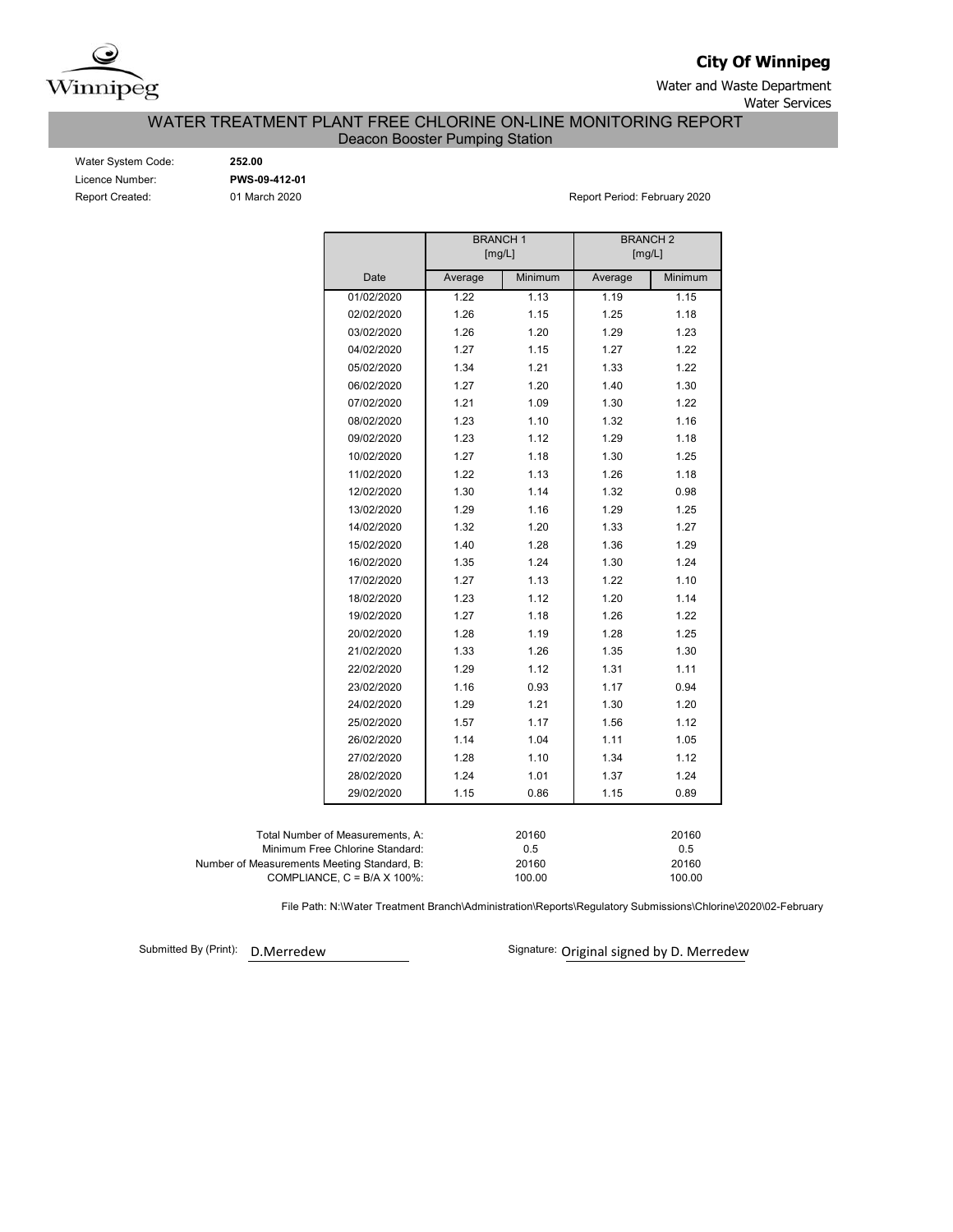| $\mathcal Q$<br><b>Water and Waste</b><br>Winnipeg<br>Eaux et déchets | <b>CITY OF WINNIPEG</b><br>WATER AND WASTE DEPARTMENT<br>ENVIRONMENTAL STANDARDS DIVISION |                                                |                                 |           |                                                |                                 |  |  |  |  |  |  |  |
|-----------------------------------------------------------------------|-------------------------------------------------------------------------------------------|------------------------------------------------|---------------------------------|-----------|------------------------------------------------|---------------------------------|--|--|--|--|--|--|--|
| WATER TREATMENT PLANT CHLORINE GRAB MONITORING REPORT                 |                                                                                           |                                                |                                 |           |                                                |                                 |  |  |  |  |  |  |  |
| <b>Water System Code: 252.00</b><br><b>Licence No. PWS-09-412-01</b>  |                                                                                           | <b>Deacon Booster Pumping Station Branch 1</b> |                                 |           | <b>Deacon Booster Pumping Station Branch 2</b> |                                 |  |  |  |  |  |  |  |
|                                                                       | <b>Free Chlorine (mg/L)</b>                                                               |                                                | <b>Total Chlorine</b><br>(mg/L) |           | <b>Free Chlorine (mg/L)</b>                    | <b>Total Chlorine</b><br>(mg/L) |  |  |  |  |  |  |  |
| <b>Date</b>                                                           | Analyser                                                                                  | Grab                                           | Grab                            | Analyser  | Grab                                           | Grab                            |  |  |  |  |  |  |  |
| 01-Feb-2020                                                           | NA                                                                                        | <b>NA</b>                                      | <b>NA</b>                       | NA        | NA                                             | ΝA                              |  |  |  |  |  |  |  |
| 02-Feb-2020                                                           | <b>NA</b>                                                                                 | <b>NA</b>                                      | ΝA                              | NA        | NA                                             | ΝA                              |  |  |  |  |  |  |  |
| 03-Feb-2020                                                           | 1.27                                                                                      | 1.34                                           | 1.46                            | 1.27      | 1.30                                           | 1.44                            |  |  |  |  |  |  |  |
| 04-Feb-2020                                                           | 1.28                                                                                      | 1.37                                           | 1.51                            | 1.30      | 1.37                                           | 1.58                            |  |  |  |  |  |  |  |
| 05-Feb-2020                                                           | 1.36                                                                                      | 1.37                                           | 1.56                            | 1.32      | 1.34                                           | 1.52                            |  |  |  |  |  |  |  |
| 06-Feb-2020                                                           | 1.29                                                                                      | 1.33                                           | 1.48                            | 1.46      | 1.49                                           | 1.61                            |  |  |  |  |  |  |  |
| 07-Feb-2020                                                           | 1.19                                                                                      | 1.21                                           | 1.38                            | 1.23      | 1.31                                           | 1.43                            |  |  |  |  |  |  |  |
| 08-Feb-2020                                                           | <b>NA</b>                                                                                 | <b>NA</b>                                      | NA                              | NA        | NA                                             | ΝA                              |  |  |  |  |  |  |  |
| 09-Feb-2020                                                           | NA                                                                                        | NA                                             | NA                              | NA        | ΝA                                             | ΝA                              |  |  |  |  |  |  |  |
| 10-Feb-2020                                                           | 1.29                                                                                      | 1.30                                           | 1.47                            | 1.29      | 1.34                                           | 1.47                            |  |  |  |  |  |  |  |
| 11-Feb-2020                                                           | 1.24                                                                                      | 1.27                                           | 1.44                            | 1.28      | 1.26                                           | 1.48                            |  |  |  |  |  |  |  |
| 12-Feb-2020                                                           | 1.23                                                                                      | 1.28                                           | 1.47                            | 1.26      | 1.31                                           | 1.49                            |  |  |  |  |  |  |  |
| 13-Feb-2020                                                           | 1.31                                                                                      | 1.32                                           | 1.48                            | 1.33      | 1.33                                           | 1.49                            |  |  |  |  |  |  |  |
| 14-Feb-2020                                                           | 1.29                                                                                      | 1.29                                           | 1.52                            | 1.31      | 1.35                                           | 1.56                            |  |  |  |  |  |  |  |
| 15-Feb-2020                                                           | NA                                                                                        | <b>NA</b>                                      | <b>NA</b>                       | ΝA        | NA                                             | ΝA                              |  |  |  |  |  |  |  |
| 16-Feb-2020                                                           | NA                                                                                        | <b>NA</b>                                      | <b>NA</b>                       | <b>NA</b> | NA                                             | <b>NA</b>                       |  |  |  |  |  |  |  |
| 17-Feb-2020                                                           | <b>NA</b>                                                                                 | <b>NA</b>                                      | <b>NA</b>                       | <b>NA</b> | <b>NA</b>                                      | <b>NA</b>                       |  |  |  |  |  |  |  |
| 18-Feb-2020                                                           | 1.23                                                                                      | 1.19                                           | 1.39                            | 1.18      | 1.24                                           | 1.48                            |  |  |  |  |  |  |  |
| 19-Feb-2020                                                           | 1.26                                                                                      | 1.27                                           | 1.48                            | 1.26      | 1.30                                           | 1.48                            |  |  |  |  |  |  |  |
| 20-Feb-2020                                                           | 1.29                                                                                      | 1.28                                           | 1.46                            | 1.27      | 1.32                                           | 1.50                            |  |  |  |  |  |  |  |
| 21-Feb-2020                                                           | 1.34                                                                                      | 1.38                                           | 1.55                            | 1.37      | 1.35                                           | 1.55                            |  |  |  |  |  |  |  |
| 22-Feb-2020                                                           | NA                                                                                        | NA                                             | NA                              | NA        | NA                                             | ΝA                              |  |  |  |  |  |  |  |
| 23-Feb-2020                                                           | NA                                                                                        | NA                                             | ΝA                              | ΝA        | NA                                             | ΝA                              |  |  |  |  |  |  |  |
| 24-Feb-2020                                                           | 1.27                                                                                      | 1.31                                           | 1.42                            | 1.29      | 1.30                                           | 1.49                            |  |  |  |  |  |  |  |
| 25-Feb-2020                                                           | 1.97                                                                                      | 2.44                                           | 2.64                            | 1.96      | 2.38                                           | 2.88                            |  |  |  |  |  |  |  |
| 26-Feb-2020                                                           | 1.12                                                                                      | 1.17                                           | 1.34                            | 1.10      | 1.17                                           | 1.29                            |  |  |  |  |  |  |  |
| 27-Feb-2020                                                           | 1.26                                                                                      | 1.30                                           | 1.58                            | 1.25      | 1.33                                           | 1.53                            |  |  |  |  |  |  |  |
| 28-Feb-2020                                                           | 1.09                                                                                      | 1.20                                           | 1.41                            | 1.28      | 1.23                                           | 1.43                            |  |  |  |  |  |  |  |
| 29-Feb-2020                                                           | <b>NA</b>                                                                                 | <b>NA</b>                                      | <b>NA</b>                       | <b>NA</b> | NA                                             | NA                              |  |  |  |  |  |  |  |
| Total number of measurements taken, A:                                |                                                                                           | 19                                             |                                 |           | 19                                             |                                 |  |  |  |  |  |  |  |
| Chlorine Standard for Monitoring Location (mg/L):                     |                                                                                           | 0.50                                           |                                 |           | 0.50                                           |                                 |  |  |  |  |  |  |  |
| Number of measurements meeting standard, B:                           |                                                                                           | 19                                             |                                 |           | 19                                             |                                 |  |  |  |  |  |  |  |
| Compliance with Chlorine Standard, C= B/A X 100%:                     |                                                                                           | 100%                                           |                                 |           | 100%                                           |                                 |  |  |  |  |  |  |  |

NS: No Sample NA: Not Analyzed OL: Off-Line NR: No Result IM: Instrument Maintenance

| Comments: | $\sim$<br>Compiled Bv:<br>Renori | . Gordon |
|-----------|----------------------------------|----------|
|           |                                  |          |

**Authorized By: B. Bradford**

N:\Compliance Reporting\Submittal Letters\WTP Chlorine Data **Date Authorized: 6-Mar-20**